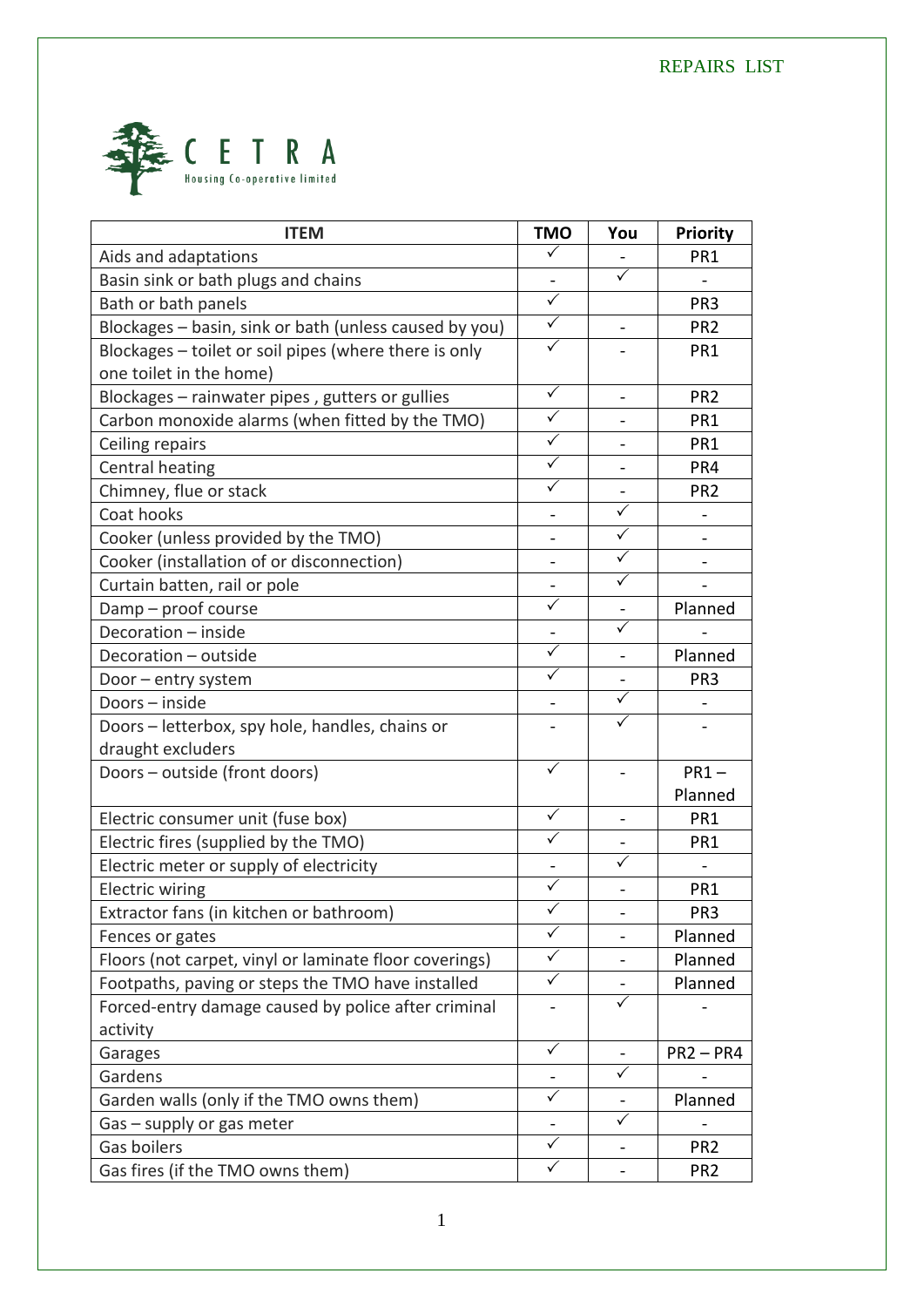## REPAIRS LIST

| Gas pipe work                                          | $\checkmark$                 |                | PR <sub>1</sub>          |
|--------------------------------------------------------|------------------------------|----------------|--------------------------|
| Gas water heaters                                      | $\checkmark$                 |                | $PR1 - PR2$              |
| Gas or electrical appliances the TMO have not          |                              |                |                          |
| provided for example cookers, fridges, portable fires, |                              |                |                          |
| light bulbs, showers, plugs and fuses                  |                              |                |                          |
| Glazing, unless caused by you, a members of your       | $\checkmark$                 |                | PR <sub>1</sub>          |
| household or a visitor                                 |                              |                |                          |
| Guttering or rainwater pipe                            | ✓                            |                | Planned                  |
| Hot water                                              |                              |                | PR <sub>2</sub>          |
| Immersion heater                                       | $\checkmark$                 |                | PR <sub>2</sub>          |
| Keys and fobs (cost of replacement)                    | $\overline{\phantom{0}}$     | $\checkmark$   |                          |
| Kitchen units - door catches, handles or hinges        |                              | $\checkmark$   |                          |
| Kitchen units - worktops or sinks                      | $\checkmark$                 |                | Planned                  |
| Lifts                                                  | $\sqrt{}$                    |                | PR <sub>1</sub>          |
| Light fittings - bulbs                                 |                              | ✓              |                          |
| Light switches                                         | $\checkmark$                 |                | PR <sub>3</sub>          |
| Locks - doors or windows (except one front door lock)  | $\overline{a}$               | $\checkmark$   |                          |
| Loft hatches or ladders (except communal)              |                              | $\sqrt{}$      | $\overline{\phantom{0}}$ |
| Overflow pipes                                         | $\checkmark$                 |                | PR <sub>3</sub>          |
| Pest control (unless it is only in your home)          | $\checkmark$                 |                | PR4                      |
| Plaster finishing (except minor cracks)                | $\overline{\checkmark}$      |                | Planned                  |
| Porch                                                  | $\sqrt{}$                    | $\blacksquare$ | Planned                  |
| Pram sheds or stores                                   | $\checkmark$                 |                | PR4                      |
| Radiators (not bleeding radiators)                     | $\checkmark$                 |                | PR <sub>3</sub>          |
| Roof                                                   | $\overline{\checkmark}$      |                | Planned                  |
| Satellite dishes                                       | $\qquad \qquad \blacksquare$ | $\sqrt{}$      |                          |
| Sealant to baths, washbasins, sinks, tiles or worktops |                              | $\sqrt{}$      |                          |
| Shower unit (where provided or adapted by the TMO)     | $\sqrt{}$                    |                | PR <sub>3</sub>          |
| Skirting boards (not included in decoration)           | $\checkmark$                 |                | Planned                  |
| Smoke detector - not battery powered                   | $\checkmark$                 |                | PR <sub>1</sub>          |
| Sockets                                                | $\sqrt{}$                    |                | PR <sub>3</sub>          |
| Staircase, banister or handrail (replacement)          | $\checkmark$                 |                | Planned                  |
| <b>Stairs</b>                                          | $\checkmark$                 |                | Planned                  |
| <b>Steps</b>                                           | $\checkmark$                 |                | Planned                  |
| Stopcocks                                              | $\checkmark$                 | $\blacksquare$ | PR <sub>3</sub>          |
| Taps                                                   | $\checkmark$                 |                | PR <sub>3</sub>          |
| Tap washer replacement                                 |                              | $\checkmark$   |                          |
| Toilet pan and cistern                                 | $\checkmark$                 |                | $PR1 - PR3$              |
| Toilet seat                                            |                              | $\checkmark$   |                          |
| TV aerials - individual                                |                              | $\checkmark$   |                          |
| TV aerials - shared                                    | $\checkmark$                 |                | PR <sub>3</sub>          |
| Wall tiles or grouting                                 |                              | ✓              |                          |
| Walls or rendering (outside)                           | $\checkmark$                 | $\blacksquare$ | Planned                  |
| Water supply (mains)                                   | $\checkmark$                 |                | PR <sub>1</sub>          |
| Water tanks                                            | ✓                            | -              | $PR1 - PR4$              |